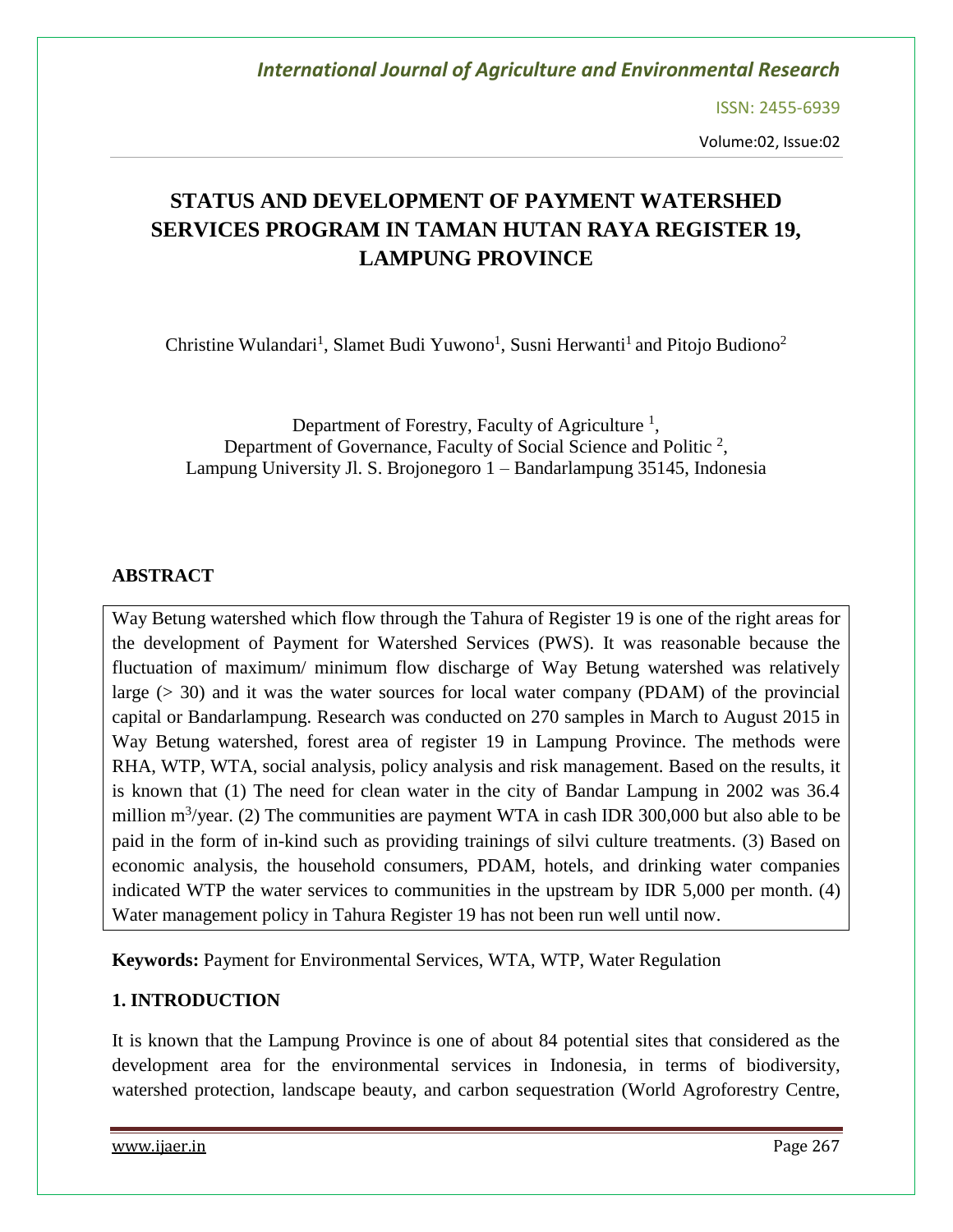ISSN: 2455-6939

Volume:02, Issue:02

2003). On the other hand, the rate of forest destruction in Lampung Province is so high. Consequently, more than 60% of the forest is not optimally functioned, and percentage of the poor people is in the range of 20.17 - 22.81% in 2004 (BPS, 2006)

Especially for Way WayBetung Watershed where located in Register 19 forest area is one of potential watersheds to be developed of PWS due to has function as the water source of PDAM (*Perusahaan Daerah Air Minum* or Drinking Water District Enterprise) for Bandarlampung or capital city of Lampung Province and also bottled water business as well. Also high population density surrounded this watershed will increase the pressure to water availability in forest area of Register 19. It means that it is necessary to conduct a study of the watershed environmental services mechanism development as one of the forest resource conservation and poverty reduction of the forest communities. Objectives of this study are as follows: (1) To know the potential development of Water PES from the Watershed in the Register 19, (2) To identify the appropriate Water PES schemes to be developed in the research sites that are accepted by the community and in accordance with potential there, and (3) To provide recommendations to the local government in the development of legal protection so that PES could operate well and support the sustainability of existing water resources.

### **2. MATERIALS AND METHODS**

#### **2.1 Research Site and Time**

The research site is the Way WayBetung Sub Watershed in the Forest Area Register 19, Lampung Province. The research including planning, data analysis and report writing conducted by 6 (six) months, i.e. March–August2015.

#### **2.2 Research Analysis**

- 1. Hydrologi : Hydrological condition of Watershed is assessed using the 'Rapid Hydrological Appraisal (RHA)' (*'PenilaianCepatHidrologis'* = PCH) (Jeanes*et al.*, 2006).
- 2. Social Research Scope, Livelihoods and Risk Analysis: Exploration in this research is planned using the Rapid Rural Appraisal (RRA) and indepth interviews to key informants (WWF-Indonesia, 2007).
- 3. Economic Value :Based on WWF-Indonesia (2007) this study calculated Willingness to Pay (WTP) and Willingness to Adopt (WTA).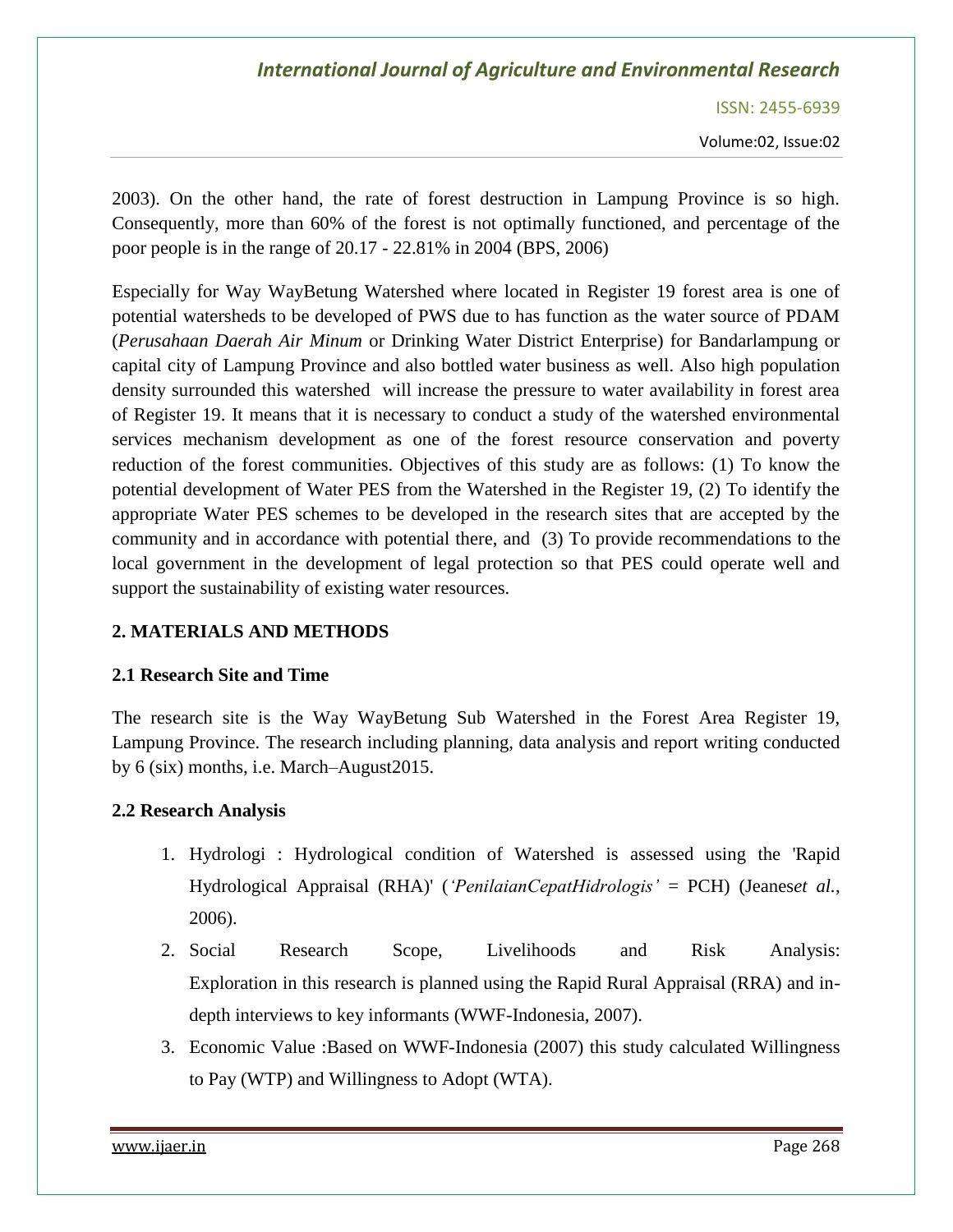ISSN: 2455-6939

Volume:02, Issue:02

4. Legal Review: The discussion in this assessment focus on legislation and policies related to natural resource management and environmental services management in Indonesia (WWF-Indonesia, 2007) and also in Bandarlampung district and Lampung Province.

### **2.3 Number of Respondents**

Based on the Slovin formula (Wulandari*et al.*, 2012), the minimum sample size is calculated by:  $269.387 \approx 270$  respondents from out of 825 HH residences of TalangMulya, Parendoan and SumberAgung villages (KelurahanSumberAgung, 2011).

#### **3. RESULTS AND DISCUSSIONS**

#### **3.1 Condition of Way Betung Hidrology**

The condition of Way Betung watershed at present is start worrying, indicated by fluctuation of maximum/ minimum discharge of Way Betung watershed which is relatively high (> 30) (*Dinas PU Pengairan Provinsi Lampung,* 1998). Consequently, in the dry season Way Betung river is drought and in the rainy season has the potential to flood, this condition is disrupted the raw water supply to the local water company (PDAM) of Bandar Lampung City, so in the dry season, the water taps cannot flow continuously.

Based on the hidrology analysis, there is a shortage of clean water supply for Bandar Lampung City, especially during the dry season. This is due to changes in land use from forest to mixed farms, agricultural land, scrub and settlements in the upstream of Way Betung watershed.Changes in land use causing a decrease in infiltration capacity and increasing runoff. Then followed result will be lower the minimum average discharge of Way Betung river, which in turn lowers the supply of raw water to the PDAM of Bandar Lampung City.

#### **3.2 The water needs of Bandar Lampung City**

Lembaga Penelitian Unila (2003) reported that the clean water needs of Bandar Lampung City in 2002 was 36.4 million m<sup>3</sup>/year, while the supply from PDAM was only 9.9 million m<sup>3</sup>/year and groundwater supply was 20.9 million  $m^3$ /year, so it resulting in a deficit of 5.5 million  $m^3$ /year. Further, in line with the growth of population and industries, it is predicted that in 2010 the water deficit reached by 16.1 million  $m^3$ /year.

#### **3.3 The Impacts of Land Changing to the Water Quantity in Way Betung**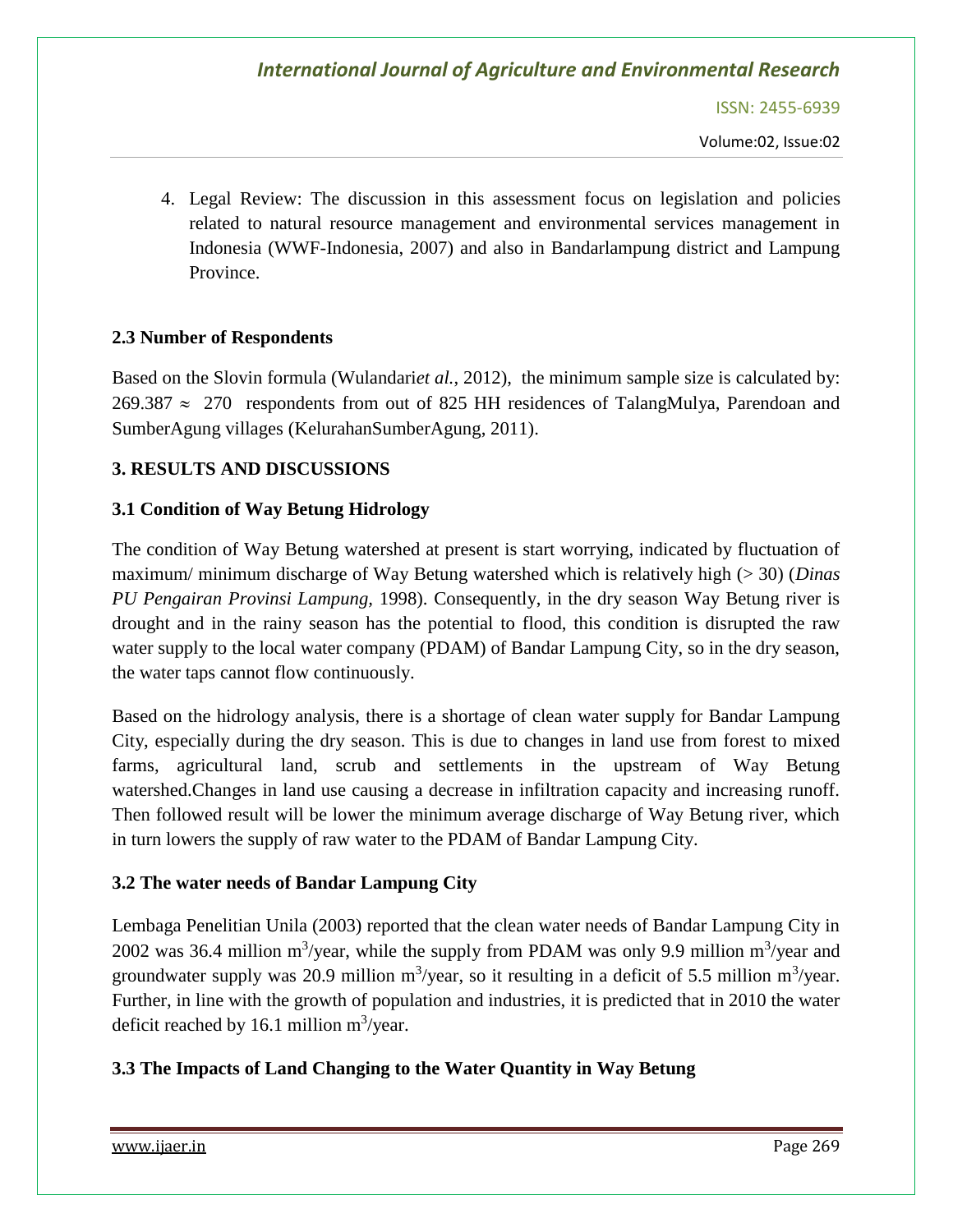ISSN: 2455-6939

Volume:02, Issue:02

Changes in land use of Way Betung watershed are such as forest area decreased (Yuwono, 2011) from 16.7% (1991) to 7.2% (2006) and mixed farms increased from 48.6% (1991) to 52.2% (2006) which lead to increased annual runoff coefficient (C) from 48.6% (1991-1995) to 61.6% (2002-2006), an increase in the daily average maximum discharge (Qmax), an increase in the discharge fluctuation or river regime coefficient (KRS ), but on the other hand decreasing the daily average minimum discharge (Q min). Changes in land use (1991-2006) by a decrease in forest cover and an increase in mixed farms cause changes in hydrological conditions, as shown by fluctuations in river discharge (flow hydrograph) (Figure 1).



Figure 1. Flows Hidrograph of Way Betungriver year 1991, 1999, and 2006

#### Source: Yuwono (2011)

The loss of water amounted 62.2 million  $m^3$ /year and by assuming of 50% can be sold by PDAM, then the loss water is equal to the value of IDR 102.6 billion/ year (water price of PDAM is IDR 3,300). This value is approximately equal to 5 times of PDAM revenue per year from the customer payments recorded in the water meter. Increasing extensive mixed farms (1991-2006) led to increased runoff. This is because in general, mixed farms are cultivated on the slopes of 15-40% and the tillers have not been applied an adequate soil and water conservation measures. Combination between the uses of mixed farms with relatively steep slopes without conservation measures led to an increased runoff. On the other hand this leads to decreased soil water storage so this will directly decreased the daily average minimum discharge. This is in line with the research of Agus, Gintings, and Noordwijk (2002) in Sumberjaya, the amount of runoff (including river discharge) is determined by the condition of topography, physical characteristics of soil and the quality of the land cover in a watershed.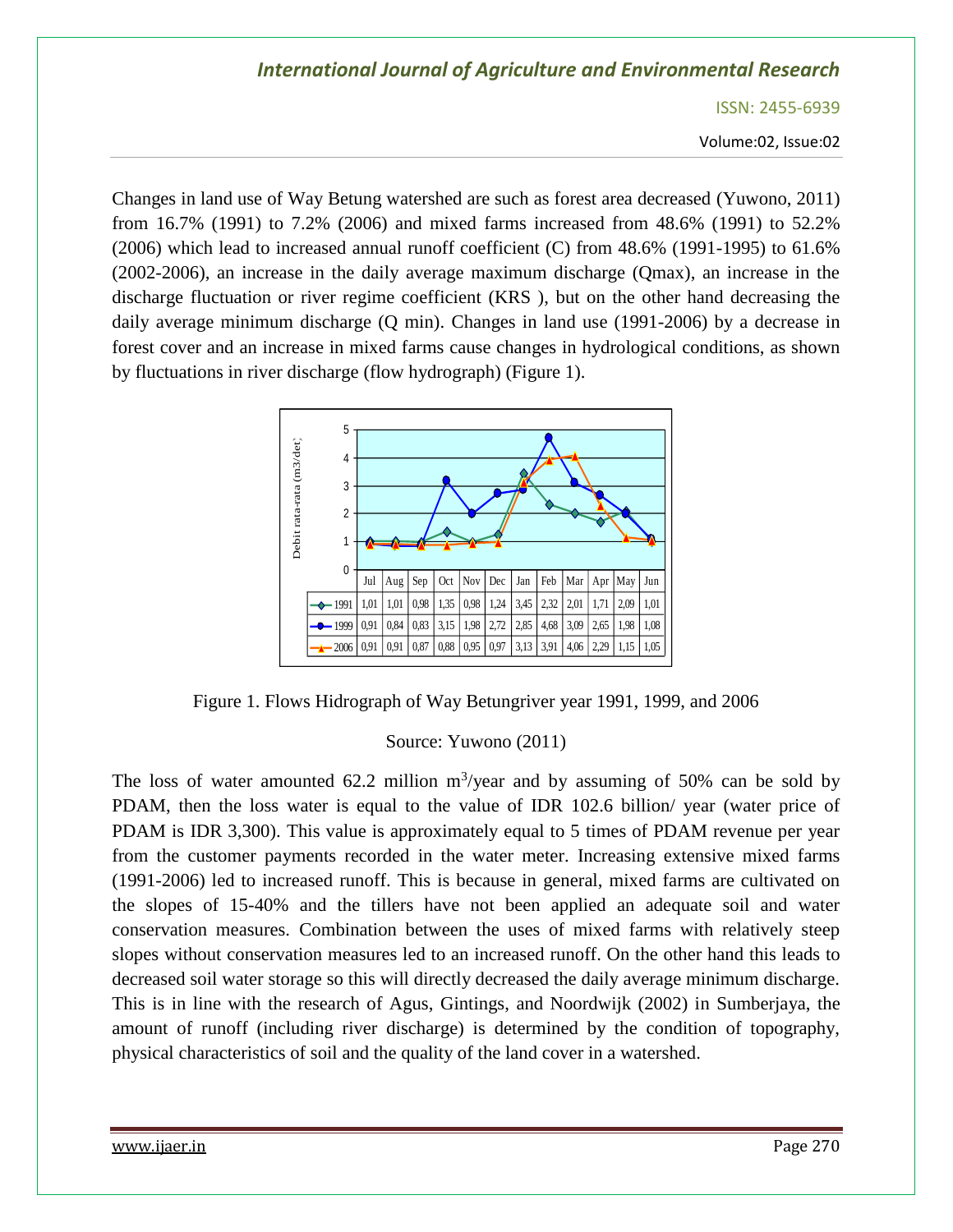ISSN: 2455-6939

Volume:02, Issue:02

Decreasing in the forest cover is predicted to be the most responsible for the increase in Q max and decrease in Q min, based on the correlation value between the forest cover area (%) with Qmax and Qmin. The increasing of daily average maximum discharge (Qmax) of Way Betung River is because of decreasing forest cover area and increasing extensive mixed farms and settlements.



Figure: 2 (a) and 2 (b). Correlation between forest area (%) (1991-2006) to maximum recharge

Source: Yuwono (2011)

#### **3.4 Planning of Development of DAS Way Betung**

An increase the coefficient of river regime (KRS) or fluctuations of runoff from 9.7 in 1987 to 10.1 in 1988 and to be 13.1 in 1999 (Yuwono, 2011). This is because the agroforestry or mixed farms that applied causing some land to be open, thus impacted to the increase in runoff. Plan development of water resources of Way Betung watershed is arranged based on the calculation of minimum discharge in the following scenarios: Development of sustainable water resource planning that prepared under Act or *Undang Undang* (UU) No. 41 Year 1999 on Forestry or the Forestry Act No. 41 year 1999 article 18. The forest area that must be maintained at least 30% (thirty percent) of the watershed area with a proportional distribution added by soil conservation application (Agro technology)

in the use of mixed farming in the form of alley cropping. The basis of this scenario preparation is that the use of mixed farming land is relatively extended, and generally the tillers are there, so the application of agro technology (alley cropping) can be implemented. This scenario is capable to increase the water availability for PDAM customers up to reach 35.6% (Yuwono, 2011).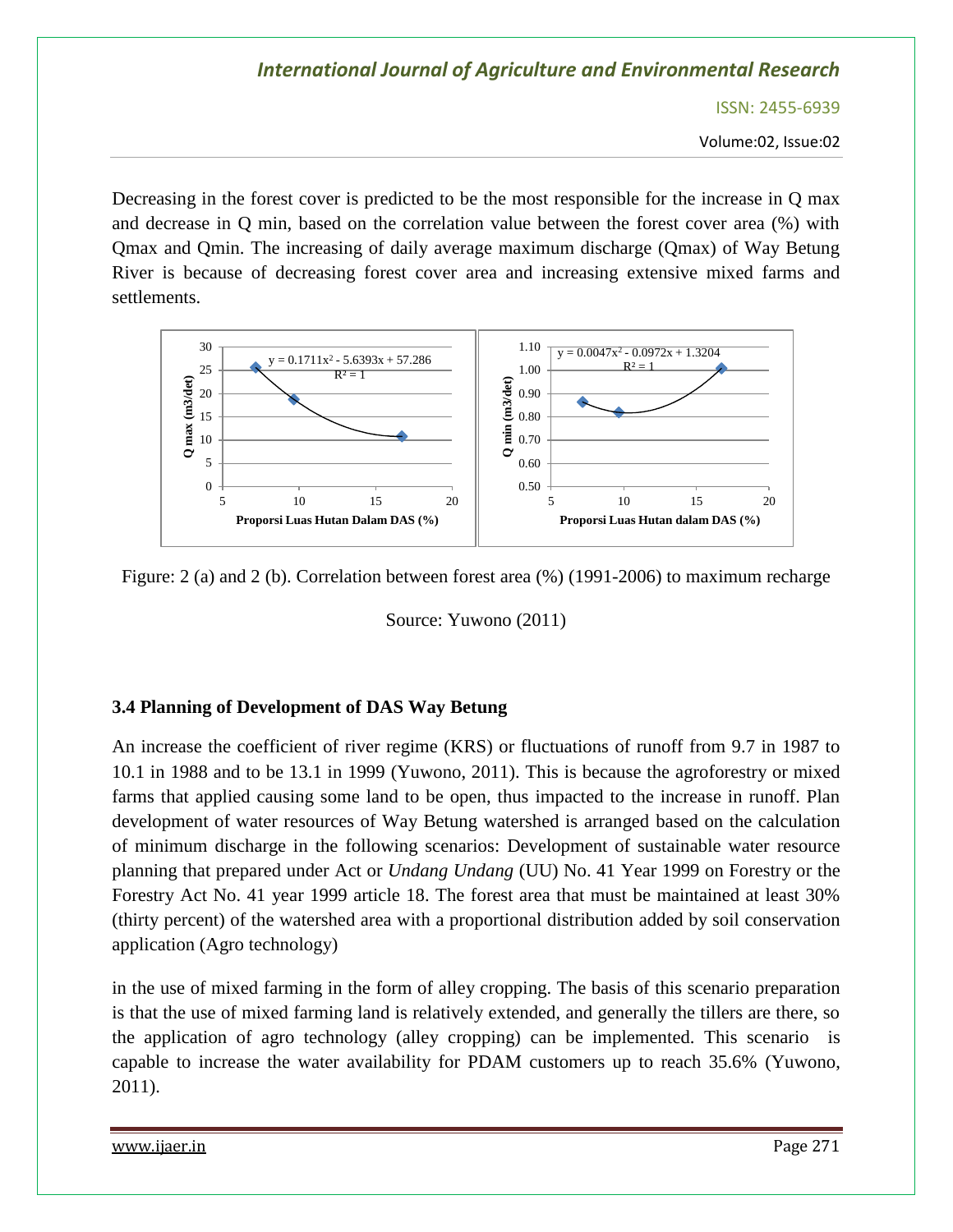ISSN: 2455-6939

### **3.5 Potency and Condition of Socio Economic and Culture**

#### **3.5.1 Watershed services provider**

Based on the results of socio-economic analysis of the respondents in the three villages, it is known that the community has the potential to be the PWS services seller if the scheme of watershed environmental services will be implemented. The communities who have the potential to be the watershed seller are below the poverty line (BPS, 2012) and their life depend on the land area because their income is only IDR 190,000 per capita per month. In addition, there are 89% of respondents stated that they will always maintain the preservation of forests and watersheds. This is a good initial capital if in the future it will be implemented the PWS program.

#### **3.5.2 Watershed services users**

Downstream service users are those who have access or benefit from watershed services such as electricity and water supply which is sourced from the watershed (Smith *et al*, 2006). In this study, the parties that become direct users of watershed services is local water company (PDAM), the consumer of PDAM water is the household unit, packaged drinking water company (Tripanca and Great), jasmine class hotel (Wira Garden), entertainment/ tourism (Kedaton Earth Park) and the owner of the villa. The watershed services users are potential to be buyers if the PWS scheme will be implemented in the research area.

#### **3.5.3 People perception about water**

Based on the interviews results with 78% of respondents, the availability of water has not been a significant problem for the communities' life around Betung watershed. Only at certain times such as in the dry season, the volume or debit of water decreases, but the condition is still able to meet their daily needs and to irrigate the land although minimal. The reduced water debit from Betung watershed is also evidenced based on the research by Yuwono in 2011. In the research area, 86% of respondents have the facilities of land maintenance such as water supply and road access so that when the dry season comes, they can still manage their land activities routinely. Based on the statement of 93% respondents, it is known that in around Betung watershed has been a difference of quantity and quality of water between the past and present (in the duration of 20 years).

#### **3.5.4** *Willingness to Adopt* **(WTA),** *Willingness to Pay* **(WTP) and Social Capital**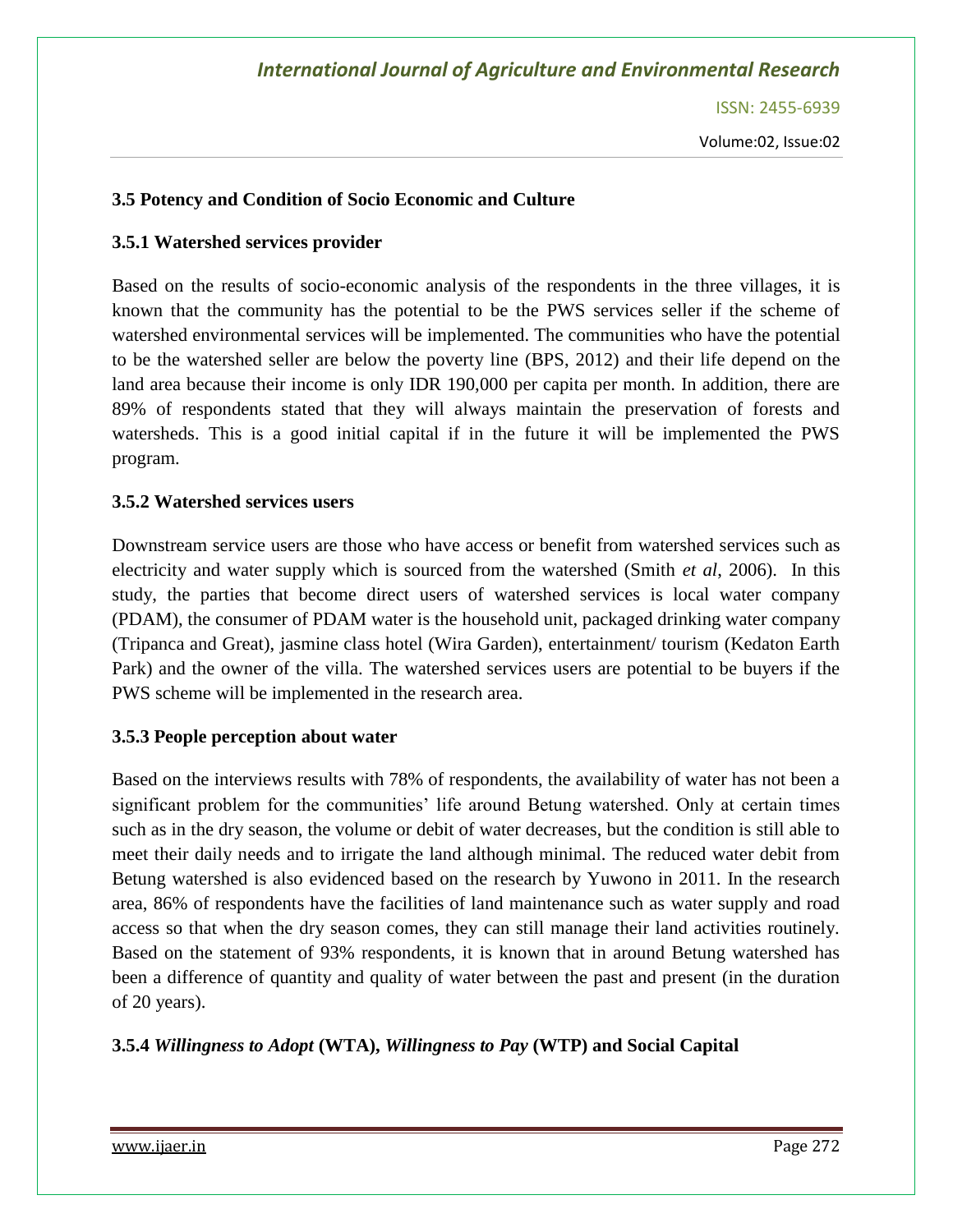ISSN: 2455-6939

Volume:02, Issue:02

According to 74% of respondents, the land tenure issues and the limited skills will also affect the sustainability of the program. Taking into account the constraints faced, based on the calculations on the primary data, it is known that 93% of the community around the forest area of register 19 has the WTA as service providers of Way Betung watershed in which if converted would be equivalent to the value of IDR 300,000 per month. Besides in the form of cash, about 88% of respondents are also willing to accept compensation in the form of in-kind such as nutmeg seed, providing seeds which are capable of storing water well and training of nurseries or other training which relevant to the efforts of soil and water conservation which suitable for Way Betung watershed. People and private sector stated of their WTP is Rp 5.000. The results of interviews with 98% of respondents indicated that the communities around the register 19 forest areas are quite active in the groups both as the board as well as the members; it means that the social capital is quite good.

#### **4. POLICY STATUS**

#### **4.1 Public awareness of rules on water use**

There are 67% of respondents who had an understanding that absence of the rule on water use does not provide any impact or threat to their life. However, there are 33% of respondents who said that it requires the policies of water use in Way Betung watershed. It is known that there are 37% of respondents agreed on the existence of rules on water use limitation by each household.

Policy at the government level, especially in the Forestry Service and Public Works Service, obtained information that, so far, these relevant agencies did not involve in the process of policy making on water management. The existence of this gap could be the first step that must be diluted first before the other things if there will be developed a policy on PWS. By no response in the water management question about the policies that exist at the government level, the Forestry Service (including *Unit Pelaksana Teknis Daerah* (UPTD) of Forest Park) and the Public Works Service, indicated that the issue of water management or water policy has not become part of their "tupoksi" (principal duty and function), so that these agencies tend to be passive, and have fears of violating their duties (tupoksi). So far, there is no problem with the hotel businessman which directly as the users of watershed services of Way Betung, because the water resource relies on wells water and partly from PDAM. The model of water management is not all the water is wasted but partly is reprocessed for other purposes, such as for watering plants and washing. They argued that they don't mind if there are development of policies on the use of watershed services, if it in accordance with existing government rules.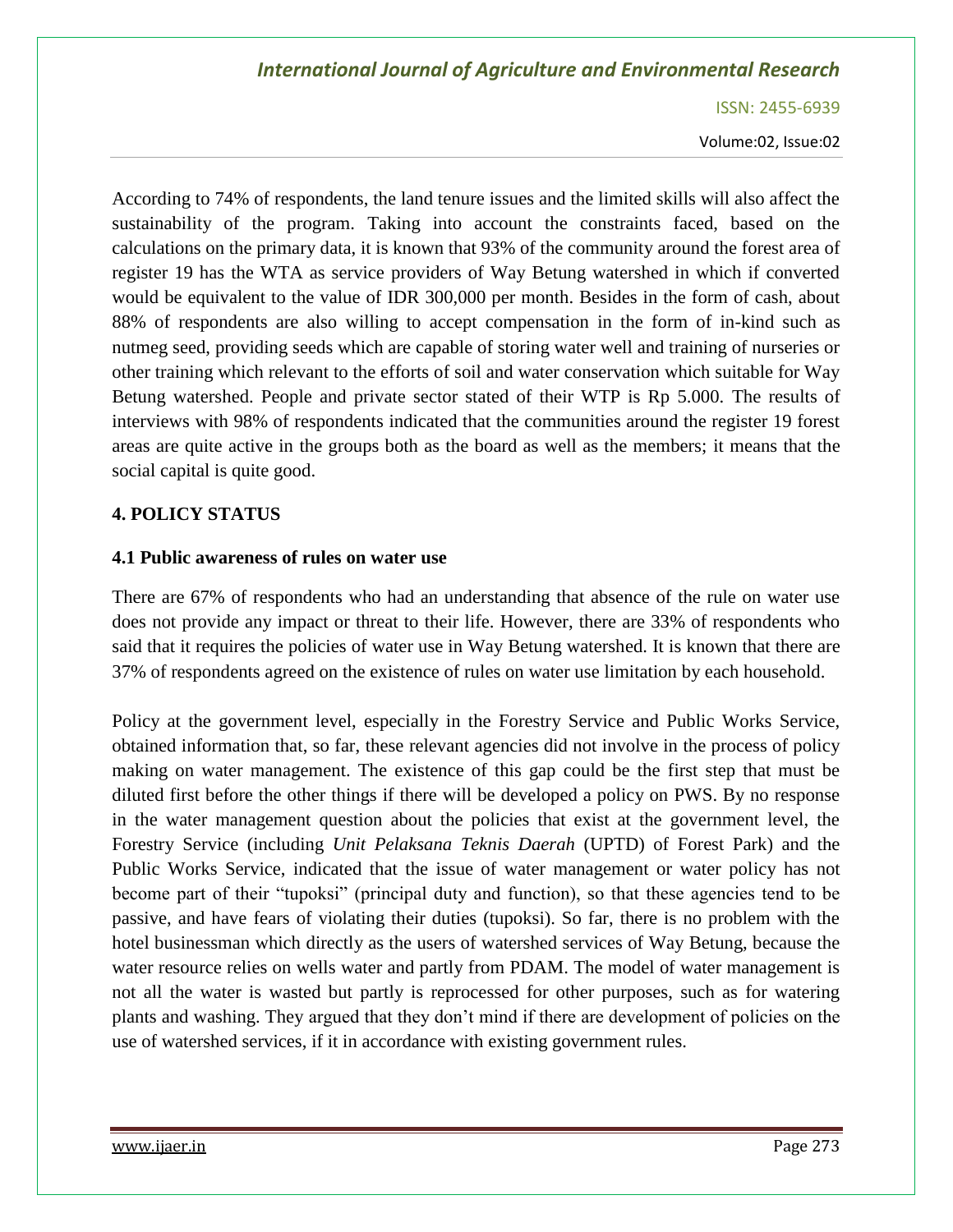ISSN: 2455-6939

Volume:02, Issue:02

As much as 85% of the community stated that the water quality is still good or meets the standards of adequate drinking water, but the continuity has not been satisfied the customers. The socialization media usually only use the photocopy paper which are distributed to the community, without any clear mechanism for complaint process. Associated with the partnership, 74% of the community of PDAM users do not know much and ignore associated to the processes of water supply from water sources.

#### **5. POLICY ANALYSIS WHICH RELEVANT TO PWS**

Based on legislation of water resources (Act No. 7 Year 2004), the regulation and the responsibility of water power resource by the government and territory. This laws gives water soil management authority to the village government as far as the authority has not been done by the community or the local government. The PP (*Peraturan Pemerintah* or Government Regulation) No. 3 year 2008 stated that the central, provincial and district has the authority on the issuance of licenses associated to Business License of Utilization for Environmental Services (*Izin Usaha Pemanfaatan Jasa Lingkungan* or IUPJL) which is adjusted to the authority line based on the working area of utilization forest.

Exception for the nature preserves area, wilderness zone, and core zone in the national park as mentioned above, is set further in the Act No. 5 year 1990 on Conservation of Natural Resources and its Ecosystems, and regulated in more detail in PP. No 68 year 1998 which was revised to PP. No. 28 year 2011 on the nature reserves areas and conservation areas. In Article 36 PP No. 28 year 2011 stated that Tahura or Forest Parks can be used for: e. utilization of plants and wildlife in order to support cultivation in the form of germplasm provision; Therefore, it is justified that the development of watershed environmental services can be developed in Forest Parks, including those in Register 19. Its regulation item supported by article 6 (2) on Permenhut (*Peraturan Menteri Kehutanan* or Forestry Ministry Regulation) No. P.85 year 2014.

As a basis of management of watershed services at the site level studies have been published the Perda (*Peraturan Daerah* or Provincial Regulation) No. 3 of 2012 on Collaborative Management of Forest Park Wan Abdul Rachman Lampung Province. According to this regulation, in principle, the development of PWS can be implemented in Tahura WAR. This article is reinforced by Article 23 which states that the area utilization Tahura aims to benefit proceeds and other environmental services for the public welfare and nature conservation area, without changing the function Tahura.

#### **6. THE PWS SCHEMES THAT COULD BE DEVELOPED**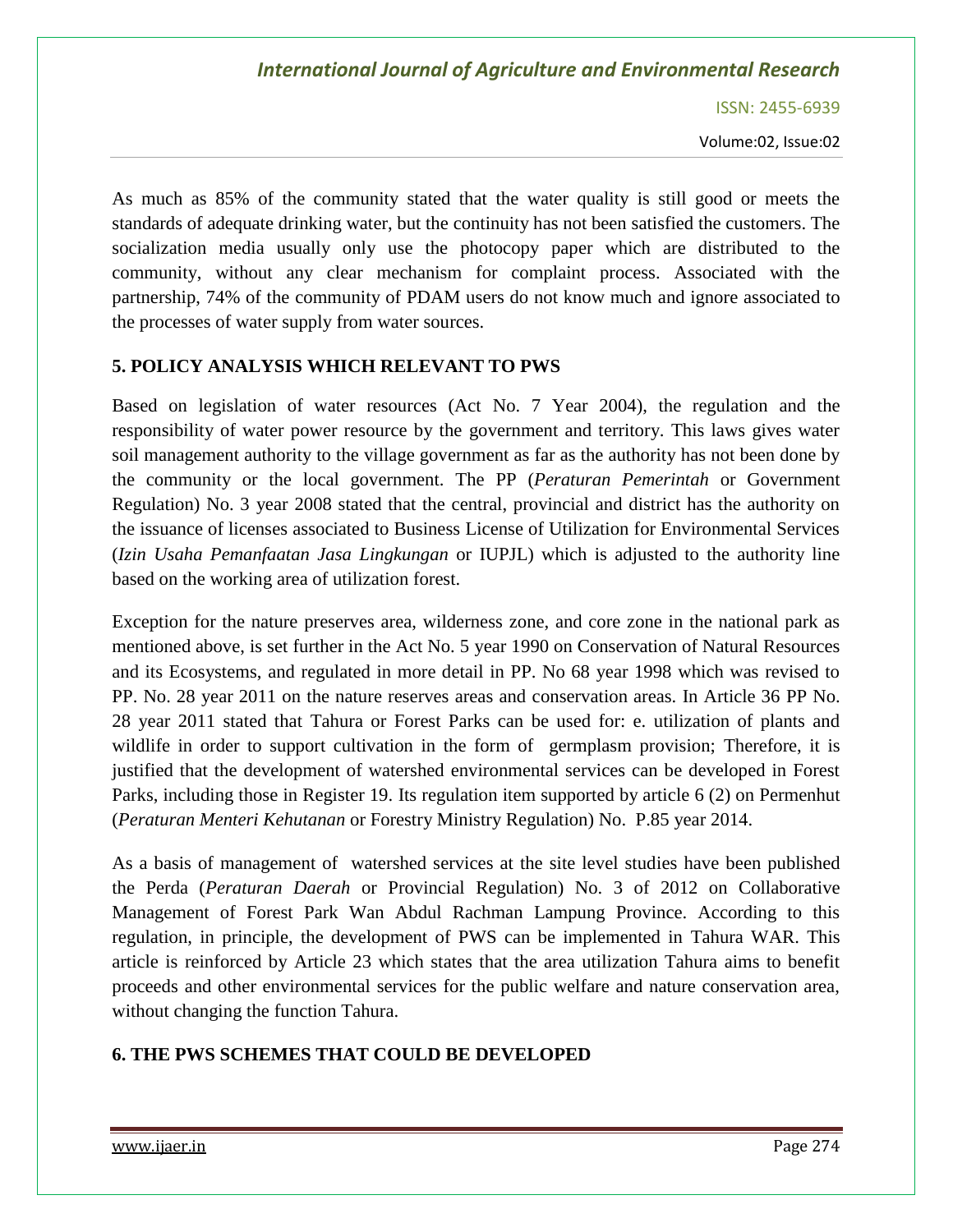ISSN: 2455-6939

Volume:02, Issue:02

Based on the analysis of socio-economic conditions, cultural and natural resources that are relevant to the development of PWS, then it is recommended that the development of PWS could be implemented at the research sites by considering to the limitations in that sites. The understanding on limitations of the sellers or the buyers will require intensive socialization to both. In addition, it needs socialization to the local government of Forest Park UPT and other agencies which will play the role towards the development of PWS.

Socialization to the sellers is required in order to disseminate the PWS scheme to make it running well according to plan without any deviation that would failed this implementation. One possible deviation that may occur is that the use of the funds "incash" which comes from the buyer will be used for other purposes and not appropriate to the purpose in conserving the critical areas around the Way Betung watershed. This could happen if the form of incentive is incash. But if the form of incentive is inkind, then the possible deviation which may occur is that the incentives is not suitable with the PWS scheme because this could be in the form of school buildings and others which don't have the impact on the sustainability of water resources in Way Betung watershed.

It is need socialization for the buyers, since based on the survey results, it is revealed that they have not stated clearly about the form of incentives on the watershed services that they have used. The buyers such as hotel or villa businessman and households of PDAM consumers just stated about the incentives in the form of money of IDR 5,000 per month. While buyers such as drinking water entrepreneurs, so far had just provide incentives in the form of "inkind", such as rehabilitation or planting trees around their company areas, as well as the charity activities. Furthermore, socialization to local governments of Forest Park UPT is intended to provide a proper understanding on the implementation of the PWS in the Way Betung watershed. Thus this will be able to guarantee the implementation of the sustainable PWS program and positively impacted on the conservation efforts of Way Betung watershed and the welfare of the communities who play as the sellers.

An assurance that can be used as a basis for the sustainability of the PWS program is to make it possible for the development of policies that support this program, e.g. preparation of local regulation on the PES in the provincial or district level. This policy may be proposed by the Local Government to be developed in the Lampung Province because this local government has had a true understanding about the PWS. The policy of PES needs to be prepared because it could be the policy umbrella for the PWS, since this scheme is under the PES schemes besides carbon services, biodiversity and landscape beauty. After socialization, then required a capacity building program for the sellers, buyers and institutions of PWS managers to monitor and ensure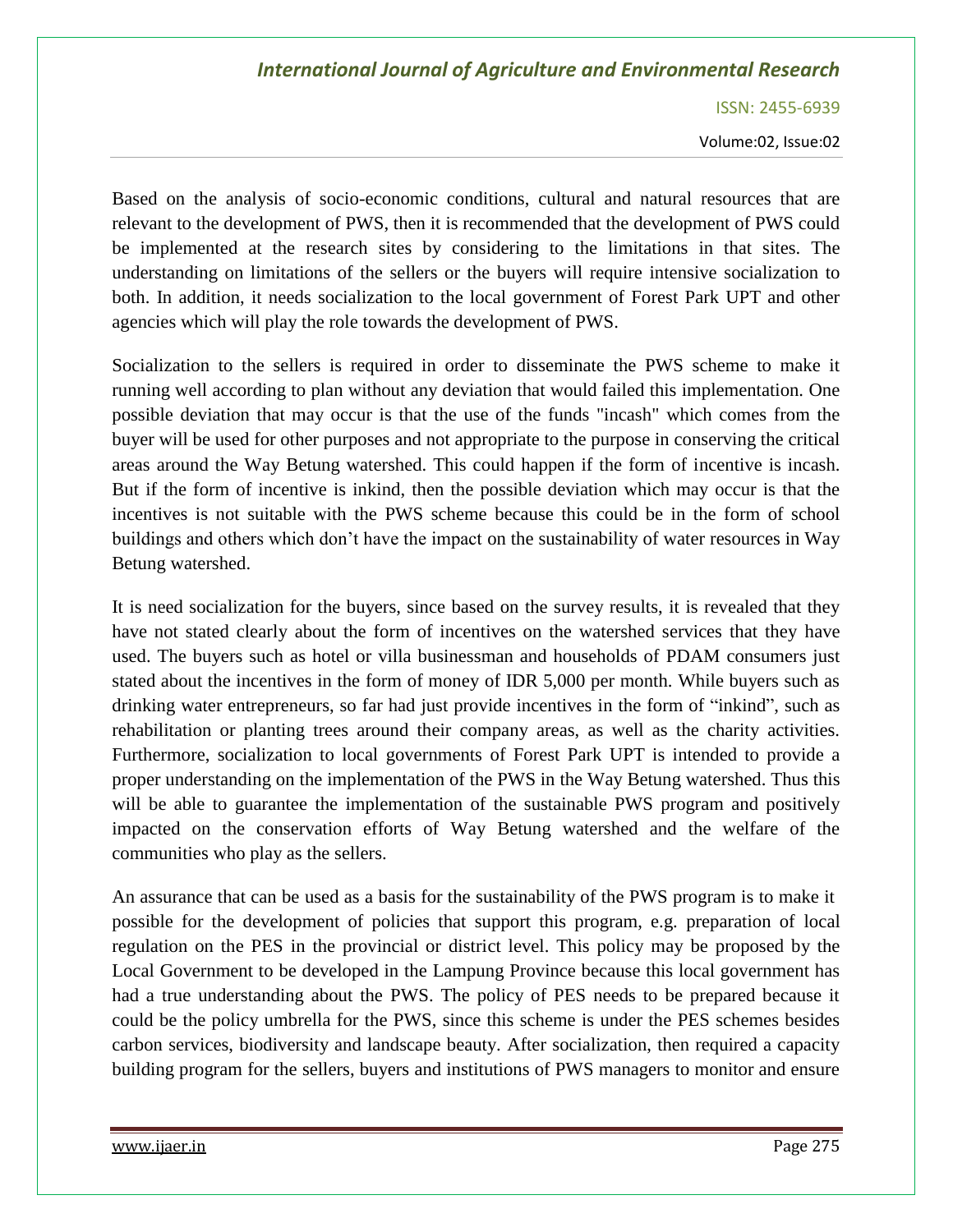ISSN: 2455-6939

Volume:02, Issue:02

that the PWS program running as well and in accordance with the agreement between the buyers and the sellers in a period of time.

Further is the formation of the PWS Management Board which is consist of stakeholders and refers to Local Government Regulation or *Peraturan Daerah* or *Perda* No. 3 year 2012, so the Board of Forest Park Collaboration could also be the Boards of PWS Management. The presence of one institution with two functions in playing a role is an efficient and effective step, because the existing institutions should continue to actively play a role in the sustainable management of Forest Park. If the Forest Park sustain, then all the water sources in it will also works properly, including the Way Betung Watershed. Then the next step, conduct a negotiation between the buyers and the sellers to obtain an agreement on the implementation of PWS program e.g. about the rights and responsibilities as well as the role that clearly specified between the buyers and the sellers, implementation mechanisms, the amount and the form of incentives and the period of implementation. Simultaneously, conducted the development of PWS services policy which have to be full of support from the local government (*Peraturan Daerah* or Perda) at the provincial or district level, because Perda is able to be developed at the provincial or district level. Development of new regulation in local, particularly for Tahura should be on basis Permenhut No.85 year 2014.

In addition, the watershed does not recognize government administrative boundaries, so in the preparation, there must be active participation from local government of districts which is passed through the watershed flows. When developing a policy, there must be active participation from the buyers and the sellers because they are indeed as the main actors in the implementation of PWS schemes, and the sustainable of watershed is not only the responsibility of local government alone.

### **7. CONCLUSIONS**

(1) At present, the condition of Way Betung watershed is start worrying, indicated by fluctuation of maximum/ minimum discharge of Way Betung watershed which is relatively high  $(>30)$ .

(2) Activities of forest encroacher farmers and CF in general have not been applying the adequate principles of soil and water conservation (agro technology). These conditions either directly or indirectly caused the decreasing of hydrological conditions in Way Betung watershed. This is shown by a decrease in the average minimum discharge of Way Betung River from 1.1  $\text{m}^3$ / sec in 1997 to 0.9  $\text{m}^3$ / sec in 2002.

(3) The need of clean water in Bandar Lampung City in 2002 was 36.4 million  $m^3$ / year, while the supply from PDAM was only 9.9 million  $m^3$ / year and groundwater supply was 20.9 million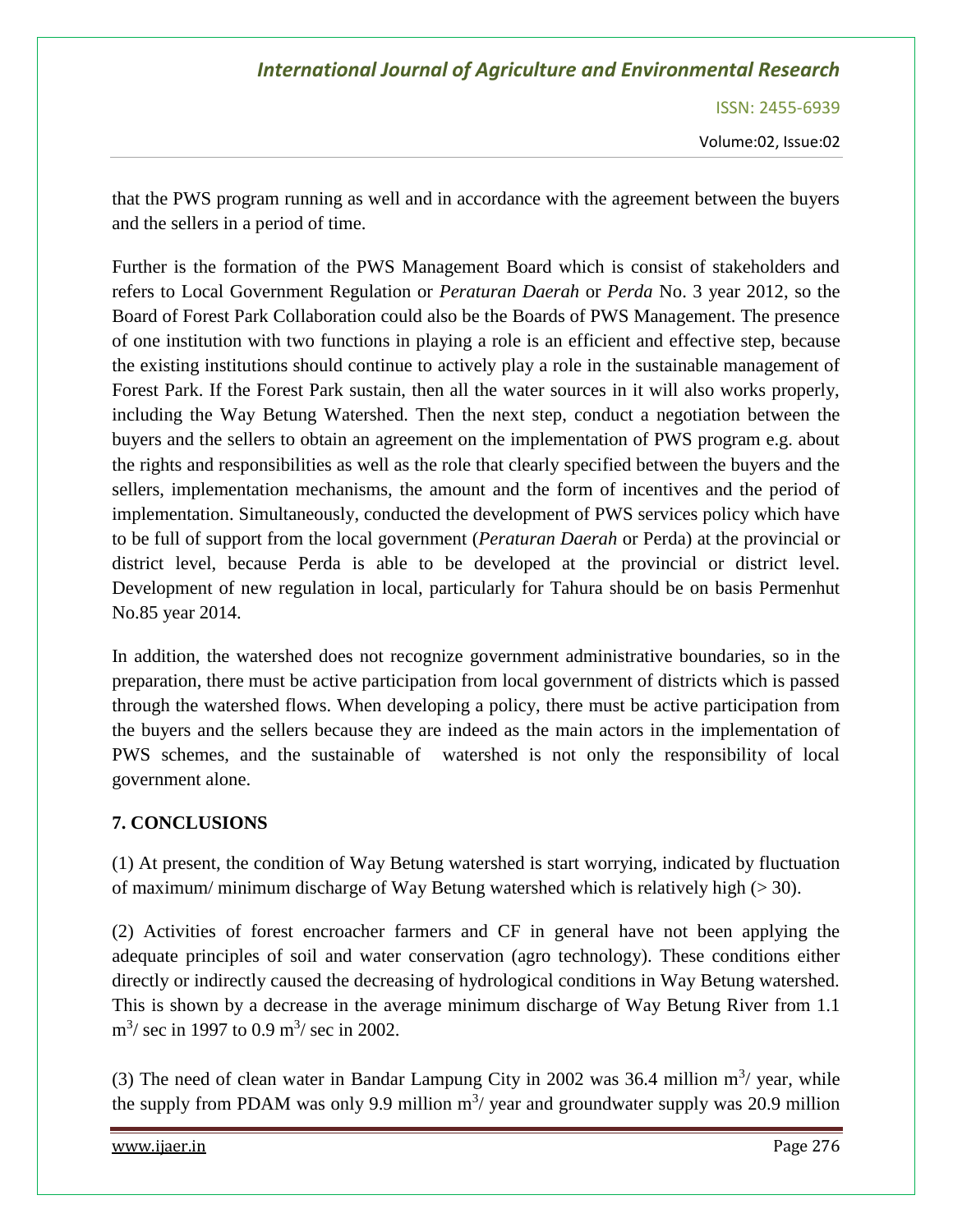ISSN: 2455-6939

Volume:02, Issue:02

 $\text{m}^3$ / year, so it resulting in a deficit of 5.5 million  $\text{m}^3$ / year. Further, in line with the growth of population and industries, it is predicted that in 2010 the water deficit reached by 16.1 million m<sup>3</sup>/year. Due to limited supply of clean water from PDAM, the people make a dug wells (shallow) and the artesian wells (deep) to meet the water needs.

(4) In this study, potential participants as watershed service providers are user communities or land users who live in the upstream of Way Betung sub-watershed which is located around register 19. Based on the results of socio-economic analysis of the respondents in the three villages, the communities were below the poverty line and their life depend on the land area

(5) Taking into account the constraints faced, the communities around the register 19 forest area are willing to be the watershed service providers with paid of IDR 300,000 per month. In addition, the consideration of the increasing communities' life needs and the low economic ability also affect the communities in determining the WTA. Beside payment in cash, the communities are also able to be paid in the form of in-kind such as providing nutmeg seed, providing plant seeds that are capable of storing water well and providing trainings of seedlings.

(6) Based on the interview with the household consumers, hotels, PDAM and drinking water companies, the household consumers are willing to pay for (WTP) the water services to communities in the upstream by IDR 5,000 per month. Furthermore, the companies are willing to provide compensation in the form of tree seedlings to the community and to plant trees in the upstream (around the companies' area).

(7) The policy of water management in Gunung Betung has not been run well until now, even the concept of partnership and common management of water resources haven't have a strong agreement. Sectoral view makes the understanding concept of the environment as an integrated system less well understood.

### **ACKNOWLEDGEMENT**

We express our sincerest appreciation to SEAMEO-BIOTROP (Southeast Asian Regional Centre for Tropical Biology)for granting me a DIPA Funds and made such a research successful.

#### **REFERENCES**

Act or UndangUndang No. 41 tahun 1999 tentangKehutanan. Kementrian Kehutanan. Jakarta.

Act or UndangUndang No. 5 tahun 1990 tentangKonservasiSumberDaya Alam HayatidanEkosistemnya. KementrianKehutanan. Jakarta.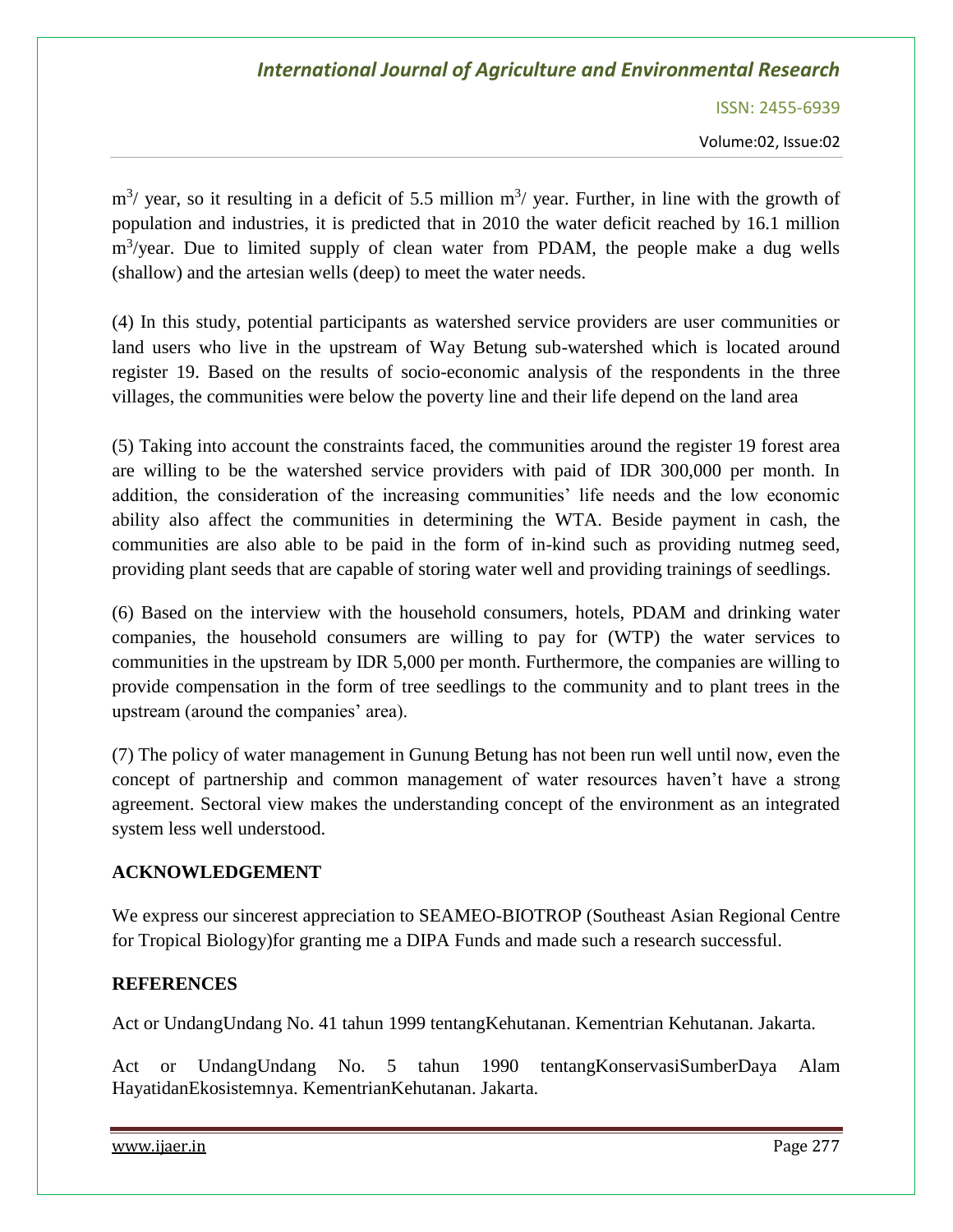ISSN: 2455-6939

Volume:02, Issue:02

Act or UndangUndangNomor 7 Tahun 2004 tentangSumberDaya Air. Penerbit Citra Umbara. Bandung

Agus, Fahmudin; Gintings, A Ngaloken; and Noordwijk, Meine van. 2002. PilihanTeknologi Agroforestry/Konservasi Tanah untuk Areal PertanianBerbasis Kopi di Sumberjaya, Lampng Barat (The Choices of Agroforesty/SoilConservation Technologies for Coffee Plantation in Sumberjaya, West Lampung) Bogor, Indonesia. World Agroforestry Centre-ICRAF Southeast Asia Regional Office

BPS. 2006. *BandarlampungdalamAngka* 2004/2005. BadanPusatStatistik Kota Bandarlampung.

BPS. 2012. *Provinsi Lampung dalamAngka* 20010/2011. BadanPusatStatistik Provinsi Lampung.

Dinas PU PengairanProvinsi Lampung. 1998. *ProyekPengelolaanSumber Air danPengendalianBanjir: Studi TerpaduPengendalianbanjir. Bandarlampungdan Sekitarnya*. Buku I LaporanUtama. Bandar lampung

Jeanes K, van Noordwijk M, Joshi L, Widayati A, Farida danLeimona B. 2006. Rapid Hydrological Appraisal in the context of environmental service rewards. Bogor, Indonesia. World Agroforestry Centre - ICRAF, SEA Regional Office. 56 p. [http://www.worldagoforestrycentre.org/sea/Publications/searchpub.asp?publishid =1438](http://www.worldagoforestrycentre.org/sea/Publications/searchpub.asp?publishid%20=1438)

LembagaPenelitianUnila. 2003. *Studi OptimasiPengelolaanSumberdaya Air Kota Bandarlampung.* Kerjasama Bapedalda Kota Bandarlampung denganLembagaPenelitianUnila. Bandarlampung.

Permenhut No. P.85 year 2014 on Tata Cara KerjasamaPenyelenggaraan KawasanSuakaAlamdanKawasan PelestarianAlam

Perda or Peraturan Daerah Provinsi Lampung Nomor 3 Tahun 2012 tentang Kolaborasi Pengelolaan Taman Hutan Raya Wan Abdul Rachman Provinsi Lampung. Pemerintah Daerah Provinsi Lampung. Bandarlampung.

PP or Peraturan Pemerintah No.3 tahun 2008 tentang Tata Hutandan Penyusunan Rencana Pengelolaan Hutanserta Pemanfaatan Hutan.Kementrian Kehutanan. Jakarta.

PP or Peraturan Pemerintah No. 28 tahun 2011 tentangperubahankawasan suaka alamdankawasanpelestarian alam. Kementrian Kehutanan. Jakarta.

KelurahanSumberAgung. 2011. *Profil KelurahanSumberAgung. 2010*. KelurahanSumberAgung, KecamatanKemiling, Bandar lampung.